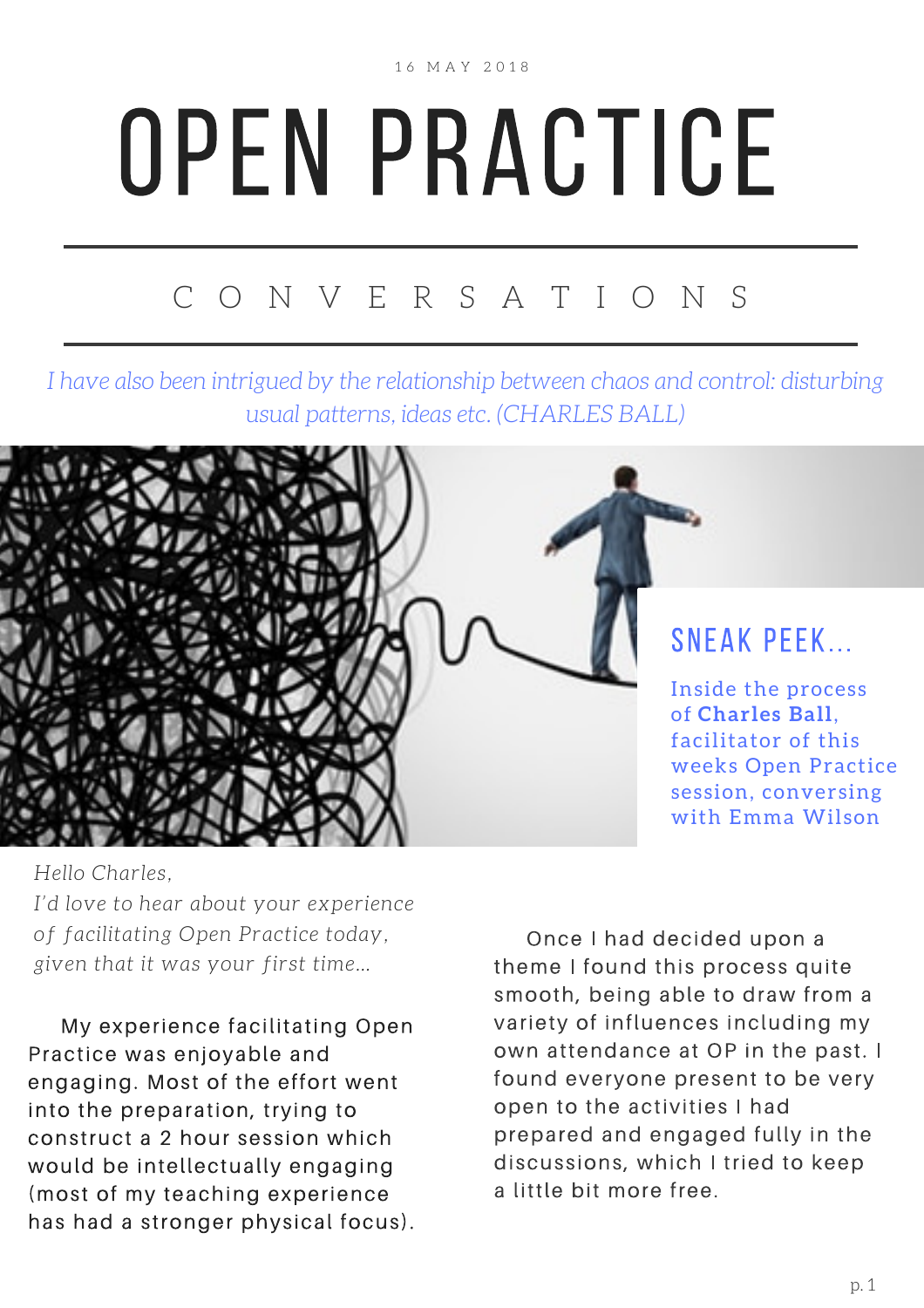I was particularly interested in the responses to a task which required focusing attention on all except your partner. Many seemed to find this more challenging than I had anticipated, highlighting the strength of the connection we often share with a partner. I also found it interesting and enjoyable how far people will push the boundaries within each task.

*Were these new questions you brought to Open Practice or something that you have been working with for a while? And how did you arrive to this interest of disturbing the connection between people working together?*

These were new questions derived from familiar concepts. I have always had an interest in the performer-audience relationship and the methods we might employ to manipulate this relationship. In the past I have focused on this from the performers point of view, changing proximity, breaking the fourth wall etc. It isn't very often that you can tell an audience how to view something, but this half of the relationship is equally important. Performers can really only make suggestions. How these are interpreted / responded to is completely up to the viewer.

As viewers, we bring so much of our own personal experience into each performance that we see. We also have a lot of control over what we choose to focus on / ignore, so this practice was merely restricting that particular variable.

More recently I have also been intrigued by the relationship between chaos and control: disturbing usual patterns, ideas etc.

I think for me the focus was more on establishing or exaggerating the focus on the background / whatever we usually brush over, as opposed to merely breaking / disturbing the connection between people working together - any disturbance was a bi-product rather than the sole focus.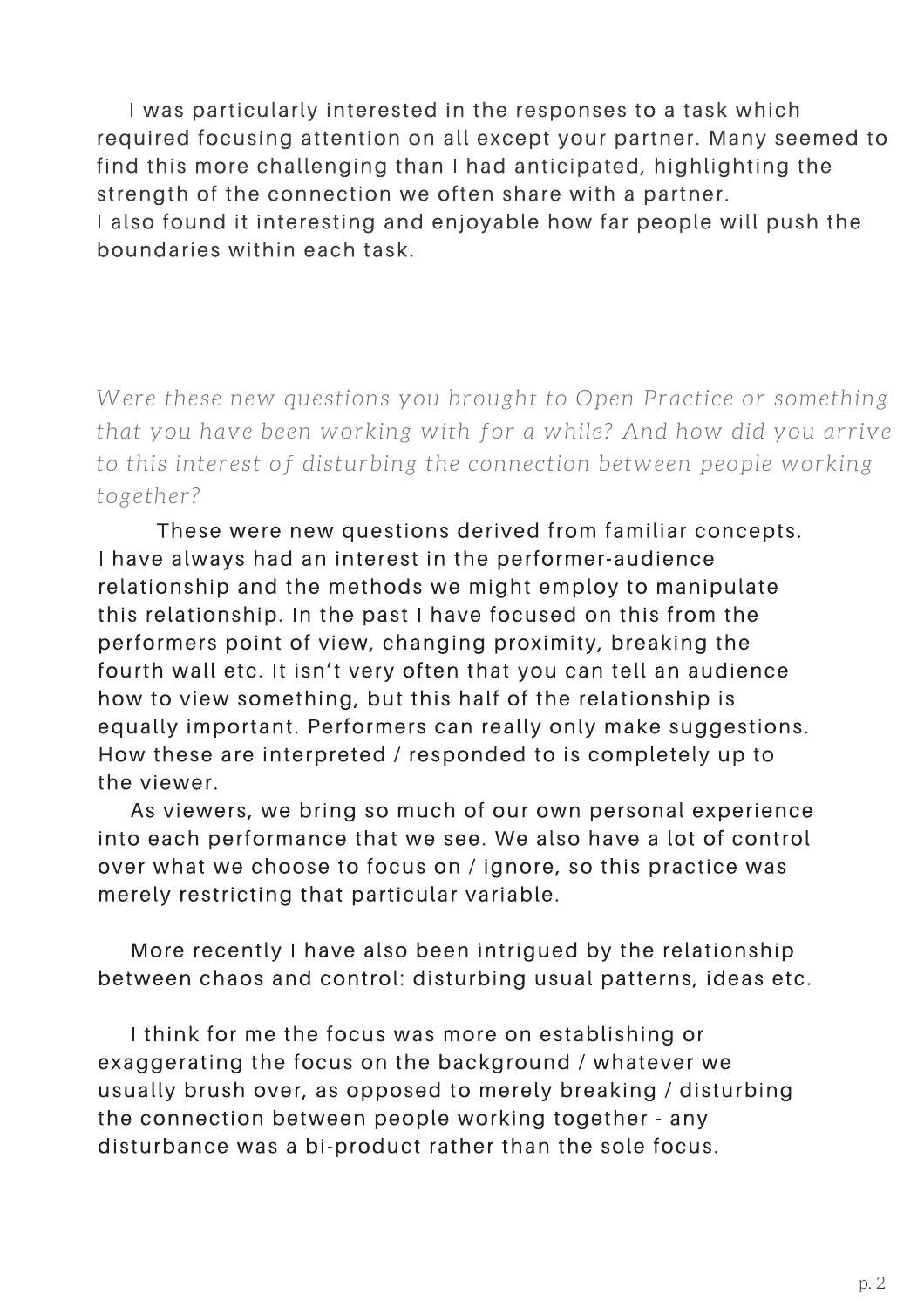*This last point is interesting, as I would have loved to have the opportunity to observe this exercise of ignoring. My experience through doing is that it felt like a disruption in the relationship but I was thinking as a viewer it would probably generate some very different meanings.*

*I'm curious what thoughts you had in observing - did they resonate with your original questions of how to shift perspective of the observer to the 'background' of what was happening, or did other meanings/interpretations/questions arise for in you through the watching? I'm also curious, did the gaze of the person who was ignoring their partner also direct your gaze as a viewer?*

Viewing the exercise as a whole I wasn't looking for meaning myself. I was far more interested in how the viewing participants would observe and engage with the moving participants. How was it to ignore what was (most of the time) right in front of you? How was the relationship (or lack there of) between dancers viewed? What crossed over vs what was separate?

My role as a viewer was never restricted, but I did try empathise with the viewing participants particularly... though without letting their gaze dictate what I was watching. I was always more aware of those moving in the space, but constantly cycling through how each other viewer might see the interactions. How would I view those 2 dancers. How would I ignore my partner if they were making contact with someone I was watching?

As I mentioned earlier, I was surprised at the difficulty people had at disengaging with their partner. It seemed like most people still felt a stronger connection to those they were directing rather than those they were viewing. I wonder if this is because of the investment they are making by offering text / direction. Maybe it would be worth trying multiple variations on the task with manipulations to time and the amount of direction offered.

It also raises the question of what is truly meant by 'background' - is this based on physical proximity or focus. If I am intently focused on someone in the distance, can another, closer person be considered as focal background? It might be interesting to have each person intently watch their partner, but then write a response to the others movements...